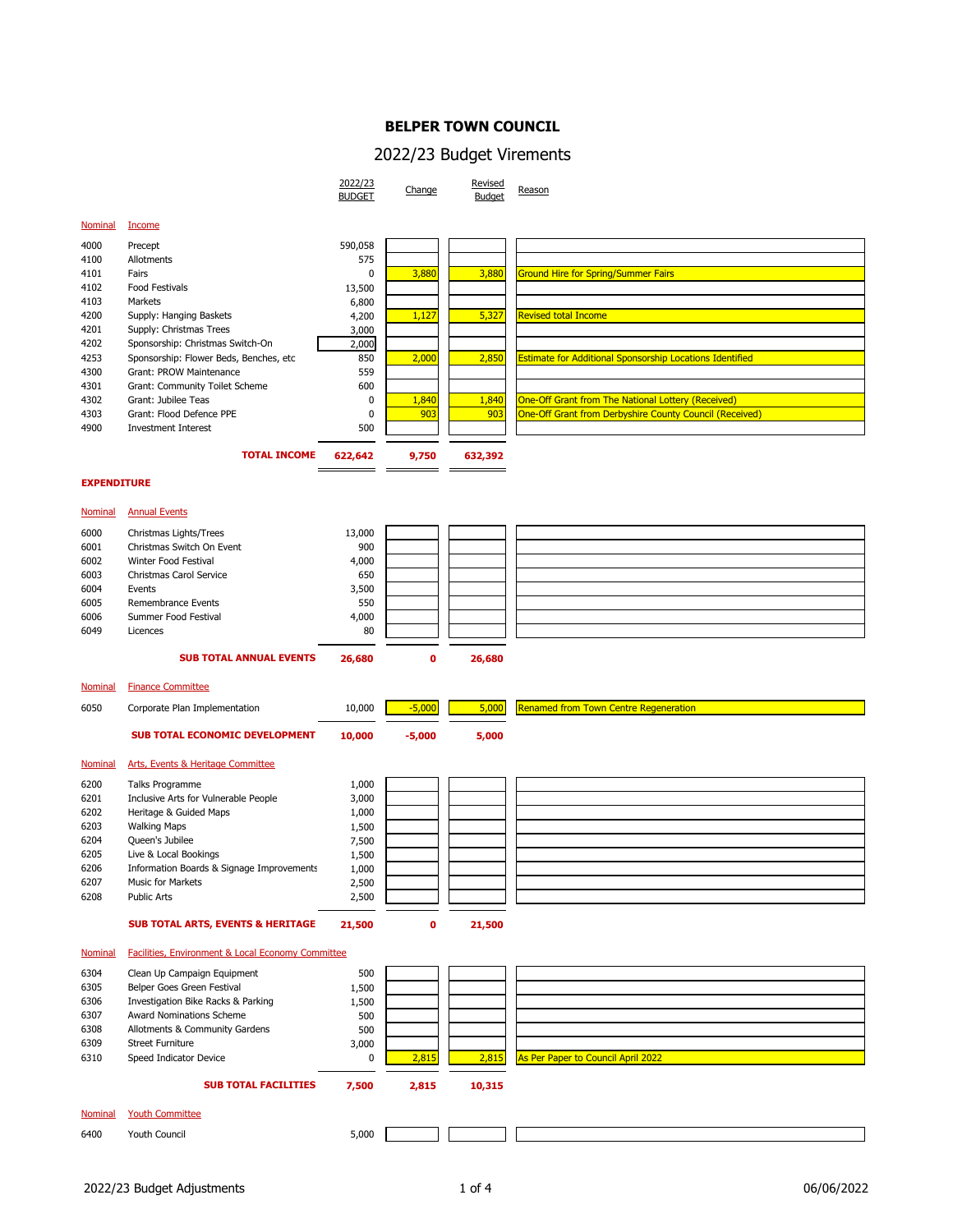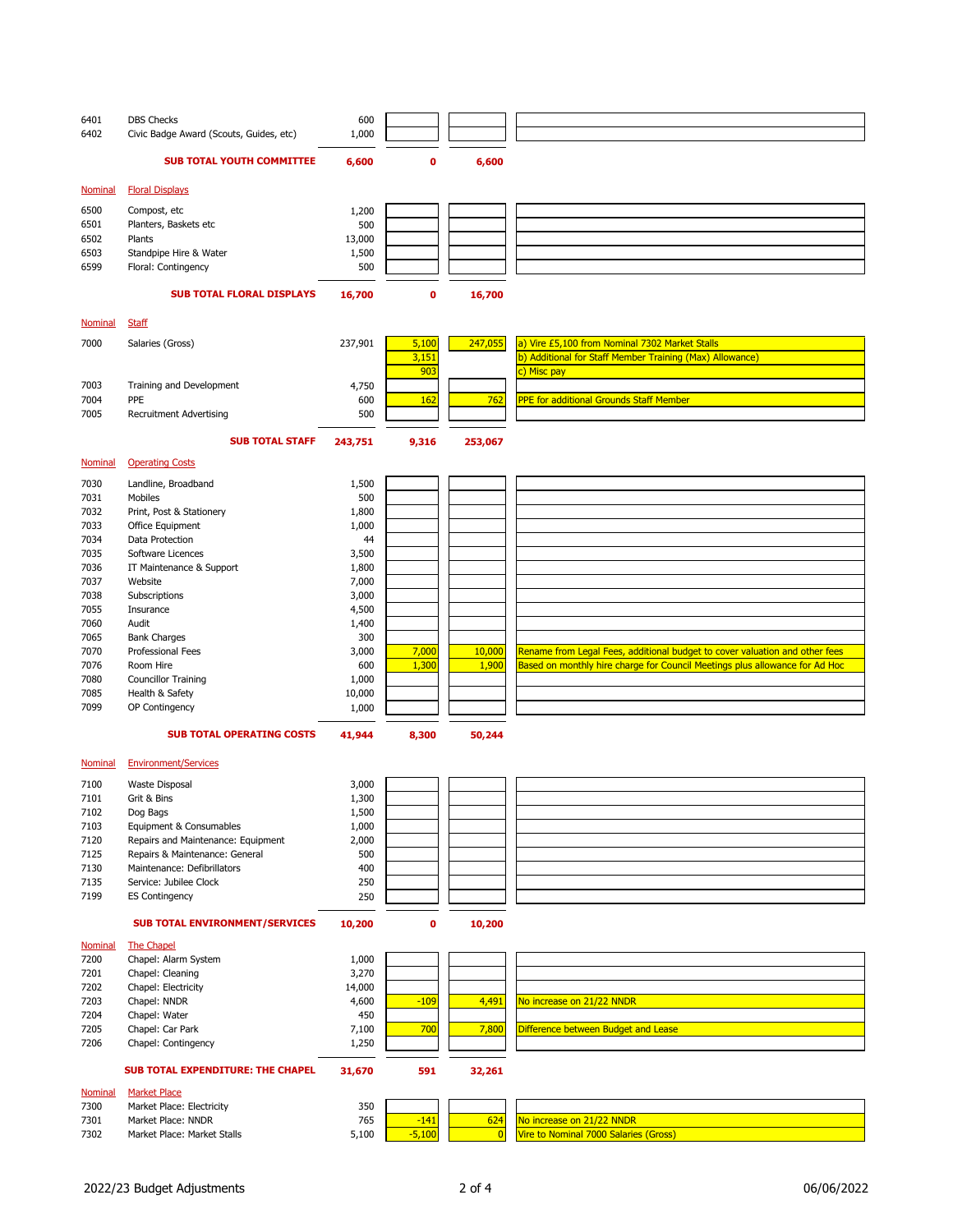| 7399                 | Market Place: Contingency                                       | 250             |             |         |                           |
|----------------------|-----------------------------------------------------------------|-----------------|-------------|---------|---------------------------|
|                      |                                                                 |                 |             |         |                           |
|                      | <b>SUB TOTAL MARKET PLACE</b>                                   | 6,465           | $-5,241$    | 1,224   |                           |
| <b>Nominal</b>       | <b>Memorial Gardens</b>                                         |                 |             |         |                           |
| 7400                 | Memorial Gardens: Electricity                                   | 550             |             |         |                           |
| 7401                 | Memorial Gardens: Planting                                      | 339             |             |         |                           |
| 7402                 | Memorial Gardens: Contingency                                   | 250             |             |         |                           |
| 7403                 | Memorial Gardens: Green Flag Award                              | 350             |             |         |                           |
|                      | <b>SUB TOTAL MEMORIAL GARDENS</b>                               | 1,489           | $\mathbf 0$ | 1,489   |                           |
|                      |                                                                 |                 |             |         |                           |
| <b>Nominal</b>       | <b>Strutt Street Toilets</b>                                    |                 |             |         |                           |
| 7500                 | Strutt Street Toilets: Cleaning /Maintenance                    | 500             |             |         |                           |
| 7501                 | <b>Strutt Street Toilets: Electricity</b>                       | 2,600           |             |         |                           |
| 7502                 | Strutt Street Toilets: Water                                    | 1,300           |             |         |                           |
| 7503                 | Strutt Street Toilets: Contingency                              | 2,000           |             |         |                           |
|                      |                                                                 |                 |             |         |                           |
|                      | <b>SUB TOTAL STRUTT STREET TOILETS</b>                          | 6,400           | $\mathbf 0$ | 6,400   |                           |
| Nominal              | <b>The Coppice</b>                                              |                 |             |         |                           |
|                      |                                                                 |                 |             |         |                           |
| 7504                 | The Coppice: Electricity                                        | 1,000           |             |         |                           |
| 7505                 | The Coppice: Water                                              | 250             |             |         |                           |
| 7506<br>7507         | The Coppice: NNDR<br>The Coppice: Alarm System                  | 47,390<br>650   | $-436$      | 46,954  | No increase on 21/22 NNDR |
| 7599                 | The Coppice: Contingency                                        | 500             |             |         |                           |
|                      |                                                                 |                 |             |         |                           |
|                      | <b>SUB TOTAL THE COPPICE</b>                                    | 49,790          | -436        | 49,354  |                           |
|                      |                                                                 |                 |             |         |                           |
| <b>Nominal</b>       | <b>Allotments</b>                                               |                 |             |         |                           |
| 7600                 | Allotments: Lease                                               | 210             |             |         |                           |
| 7601                 | Allotments: Maintenance                                         | 200             |             |         |                           |
| 7602                 | Allotments: Water                                               | 685             |             |         |                           |
|                      | <b>SUB TOTAL ALLOTMENTS</b>                                     | 1,095           | $\mathbf 0$ | 1,095   |                           |
|                      |                                                                 |                 |             |         |                           |
| <b>Nominal</b>       | <b>Vehicles</b>                                                 |                 |             |         |                           |
| 7700                 | Vehicles: Fuel                                                  | 1,200           |             |         |                           |
| 7701                 | Vehicles: Repairs, Maintenance & Tracker                        | 1,528           |             |         |                           |
| 7702                 | Vehicles: Road Fund Licence                                     | 300             |             |         |                           |
| 7703                 | Vehicles: Rental                                                | 3,000           |             |         |                           |
| 7799                 | Vehicles: Contingency                                           | 1,000           |             |         |                           |
|                      | <b>SUB TOTAL VEHICLES</b>                                       | 7,028           | $\mathbf 0$ | 7,028   |                           |
|                      |                                                                 |                 |             |         |                           |
| <b>Nominal</b>       | Grants                                                          |                 |             |         |                           |
| 7801                 | SLA: AV Community Transport                                     | 6,000           |             |         |                           |
| 7802                 | SLA: Belper Early Years                                         | 1,964           |             |         |                           |
| 7803                 | SLA: Belper North Mill Trust                                    | 11,355          |             |         |                           |
| 7804                 | SLA: Blend Youth Project                                        | 16,840          |             |         |                           |
| 7805                 | SLA: Citizens Advice Bureau                                     | 16,007          |             |         |                           |
| 7807                 | SLA: Derbyshire Unemployed Centre                               | 2,000           |             |         |                           |
| 7808                 | SLA: Fleet Arts                                                 | 11,744          |             |         |                           |
| 7810                 | SLA: Belper Leisure Centre<br>SLA: Belper Youth Sports Festival | 10,000          |             |         |                           |
| 7811<br>7812         | SLA: 1625 Outreach                                              | 15,000<br>5,000 |             |         |                           |
| 7850                 | One-Off Grants                                                  | 20,000          |             |         |                           |
| 7851                 | One-Off Grants: Accessibility                                   | 5,000           |             |         |                           |
|                      |                                                                 |                 |             |         |                           |
|                      | <b>SUB TOTAL EXPENDITURE: GRANTS</b>                            | 120,910         | 0           | 120,910 |                           |
| <b>Nominal Mayor</b> |                                                                 |                 |             |         |                           |
|                      |                                                                 |                 |             |         |                           |
| 7900                 | Civic Service                                                   | 1,275           |             |         |                           |
| 7901                 | Mayor's Allowance                                               | 2,216           |             |         |                           |
|                      |                                                                 |                 |             |         |                           |
|                      | <b>SUB TOTAL MAYOR'S ALLOWANCE</b>                              | 3,491           | 0           | 3,491   |                           |
|                      |                                                                 |                 |             |         |                           |
|                      | <b>TOTAL GENERAL EXPENDITURE</b>                                | 613,213         | 10,345      | 623,558 |                           |
|                      |                                                                 |                 |             |         |                           |